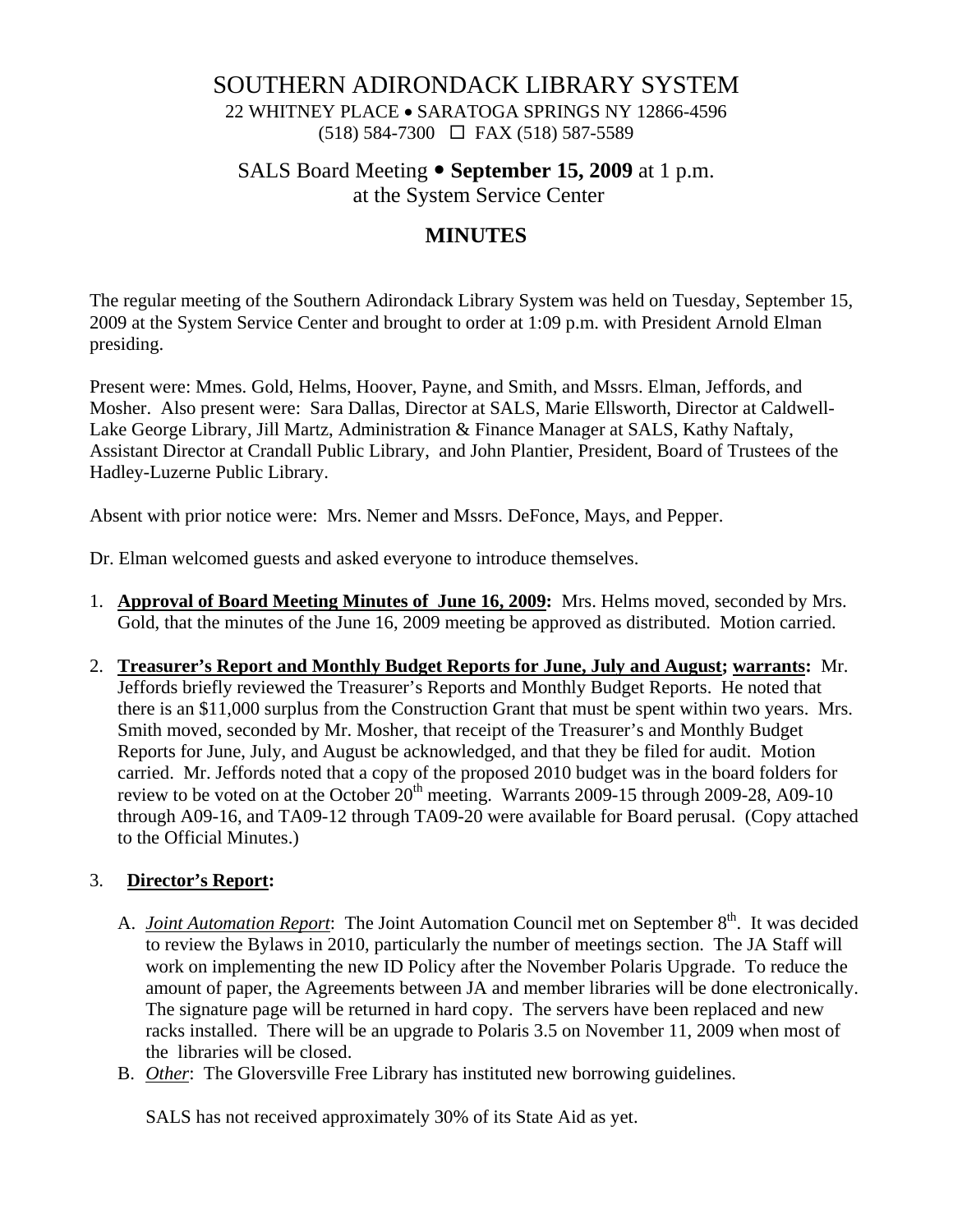Crandall Public Library is applying for a Statewide Broadband Grant to assist in videoconferencing capacity.

There will be invitational Federal Library Services and Technology Grants. Guidelines are not yet available. SALS will fit the grant into its Plan of Service.

There will be a CPLA workshop tomorrow (9/16) on Construction with a Director's Council meeting as well.

There will be a "soft" opening of the Malta Branch of the Round Lake Library this month. Mrs. Dallas was impressed with both the JA and SALS staffs, working with the staff of the Women's Round Lake Improvement Society, to get the automation up and running

ALDS was praised for the delivery service. They are very cooperative and professionalSALS is still working with Velocity regarding the lost materials.

Mrs. Dallas thanked Cheryl Gold and the Landscaping Committee; the building looked beautiful all summer. Every week there were different flowers and colors.

There will be a Fundraising Workshop on October  $20<sup>th</sup>$  at Crandall Public Library from 10 a.m. to noon. Rebecca Aldrich Smith from Mid-Hudson Library will be the presenter.

## 4. **Committee Reports**:

## A. *Audit & Finance*:

- i) *Review proposed 2010 budget (to be voted on at the October 20, 2009 meeting)*: Mr. Jeffords reviewed the proposed 2010 SALS budget. Figures include a reduction of State Aid of 10%, no Supplemental Aid, and a 3% increase in salaries. Salaries are down even with the suggested increase due to loss of personnel. Please contact Mr. Jeffords with any questions or comments prior to the October board meeting. Mrs. Gold recommended that the people taking on the extra duties of the retired staff member have those specific duties added to their job description.
- ii) *Budget Amendments*: The Audit & Finance Committee moved the following budget amendments:

Income:

Increase \$3,000 Lake Placid Foundation Grant Decrease (\$3,500) Warren Co. Aid Net decrease of (\$500)

Expense:

Increase \$3,000 Member Library Cont. Ed. and Travel Decrease (\$3,500) Warren Co. Aid Net decrease of (\$500)

Warren County Aid was reduced to a total of \$50,000. Mrs. Smith moved, seconded by Mr. Jeffords, that the distribution formula be: Crandall Public Library would receive 60% of the total amount, with the balance distributed based on Polaris annual report circulation statistics, and the minimum grant set at \$1,500. Motion carried. (Distribution list attached to the Official Minutes).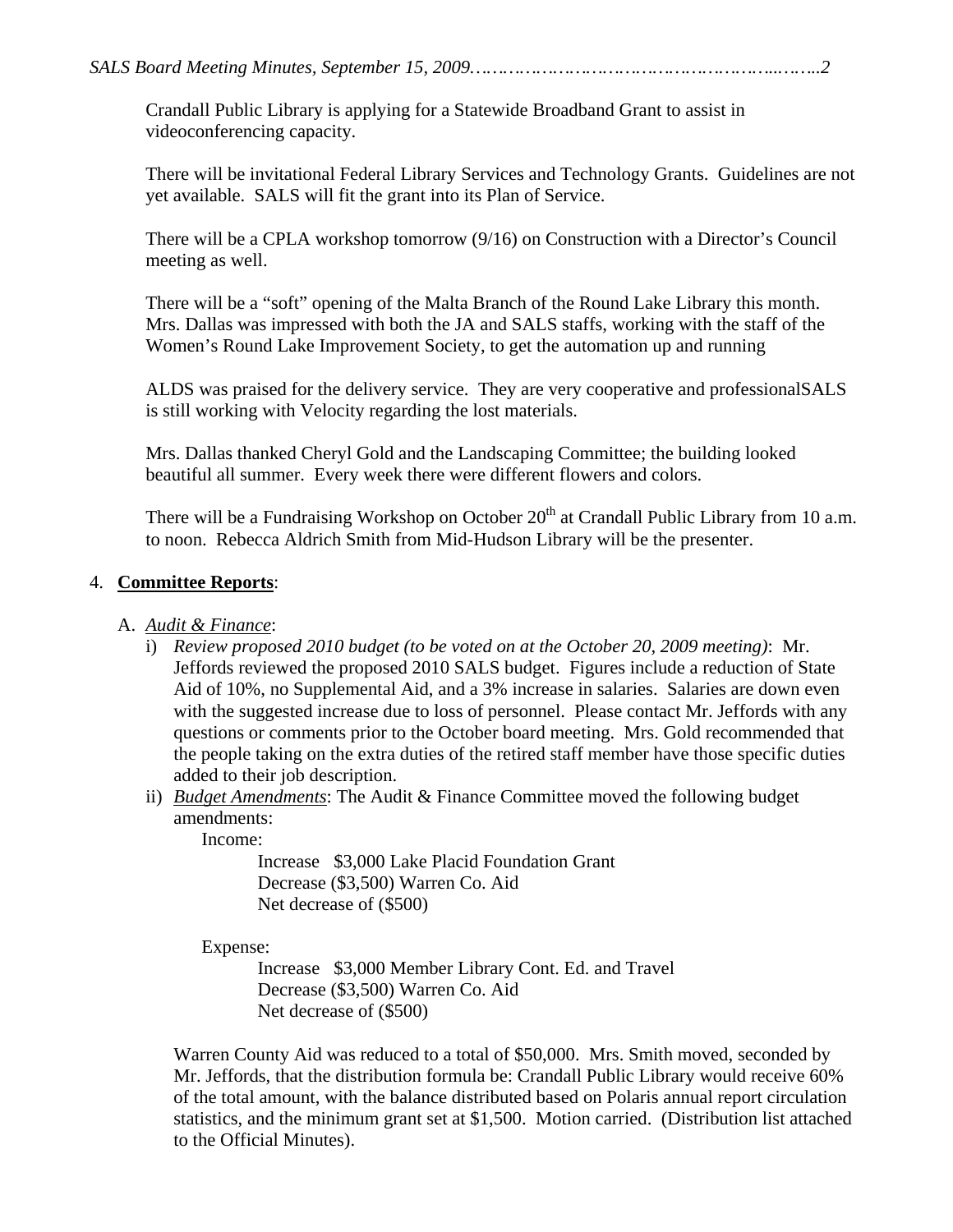- B. *Building*:
- C. *Bylaws Committee*:
- D. *Central Library Aid and Services*:
- E. *County Aid Coordinators*:
- F. *Library Services:*
- G. *Personnel*:
- H. *Trustee Nominating*:

## 5. **Unfinished Business**:

### 6. **New Business**:

- A. *Yearly Agreement between JAC and Libraries*: Agreements and JAC policies will be e-mailed to the libraries, requiring only the signature page be returned.
- B. *Re-establishment of the Compensation Committee*: Dr. Elman brought up for discussion the reestablishment of the Compensation Committee. Discussion followed.
- C. *Grants:*
	- i) *NYS Construction Grant recommendations*: Mrs. Dallas reported on the three Construction Grant applications received. Mr. Jeffords moved, seconded by Mrs. Smith, approval of all three, ranking them in the following order:
		- (1) Greenwich Free Library--\$3,950 (Energy conservation; installation of increased air and thermal barriers in the attic and HVAC ductwork.)
		- (2) Stillwater Free Library--\$14,725 (Bringing rear entry up to building code and installing insulation and siding and new windows and air conditioning in the Teen Room.)
		- (3) Town of Inlet Public Library--\$11,991 (Energy efficient roof replacement) Motion carried.
- D. *Annual Meeting---location for 2010 (52<sup>nd</sup>) Annual Meeting*: Mr. Jeffords investigated places to have SALS Annual Meeting in Washington County. The Spiritual Life Center, about three miles from downtown Greenwich, would be able to accommodate SALS in the Trinity Dining Room. Mr. Jeffords also recommended adding the Underground Railroad area tour to the evenings' events. Bob Warren does an excellent musical presentation on Susan B. Anthony and could be the speaker. Mr. Jeffords moved, seconded by Mr. Mosher, that SALS Annual Meeting of May 17, 2010 be held at the Spiritual Life Center in Greenwich, and that Bob Warren be the program presenter. Motion carried.
- E. *Attorney for SALS*: Dr. Elman requested that this item be moved to the end of the meeting.
- 7. **Director's Council Report**: Ms. Ellsworth reported that the Directors Council did not meet in June, July, or August. Their next meeting will be September 16th at Saratoga Springs Public Library during the lunch break of the CPLA workshop with an organizational meeting for the 2009-2010 year. The following meeting will be September  $30<sup>th</sup>$  at Raquette Lake Free Library at 11 a.m. The Directors plan to continue to meet at various member libraries.
- 8. **Announcements**: The Adirondack Museum award ceremony honoring Dick Merrill was attended by Mrs. Dallas, Mrs. Martz, and Christine McDonald, Director at Crandall Public Library. It was a very nice ceremony.